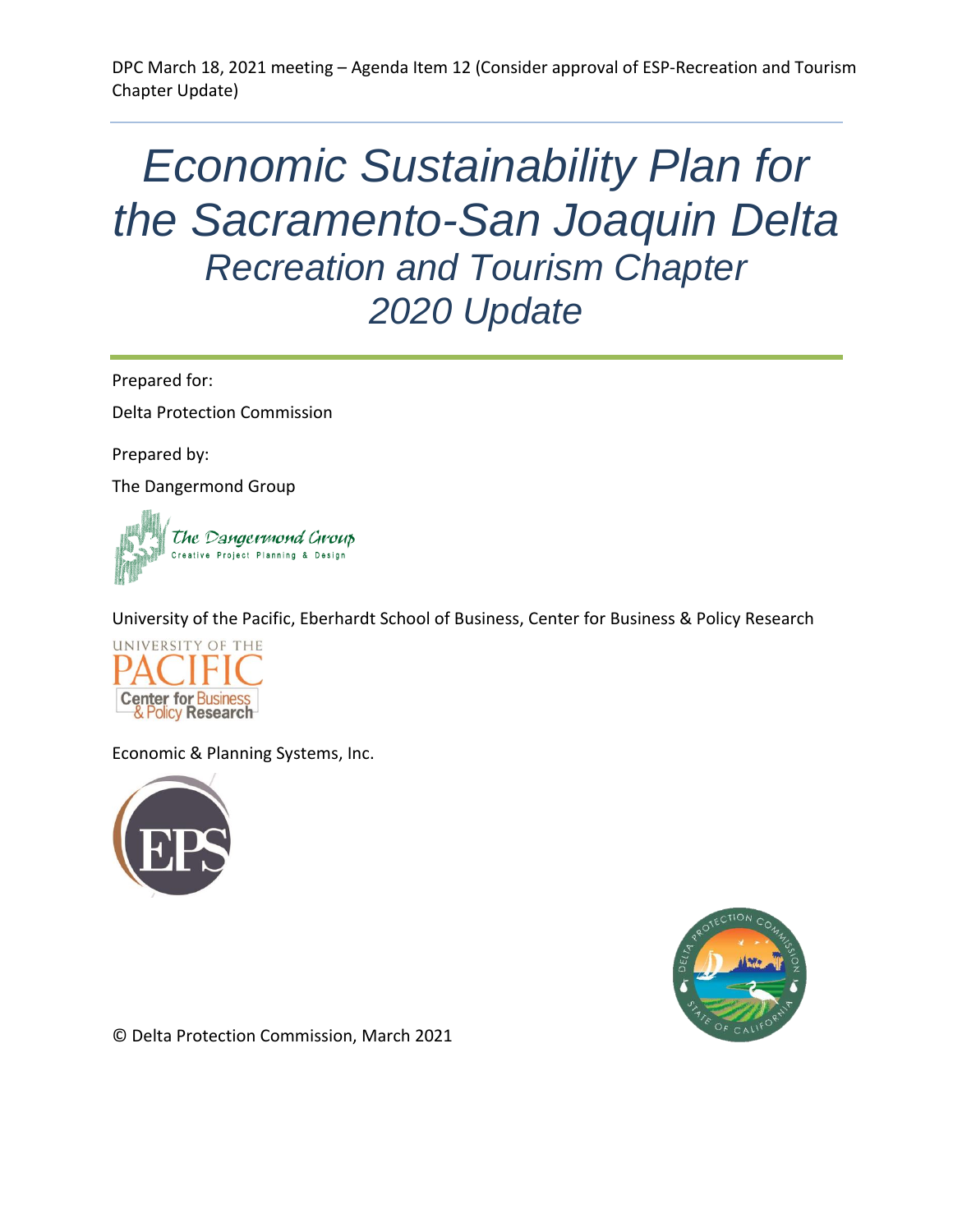### **Executive Summary**

#### Purpose

This update to the Recreation and Tourism Chapter of the *Economic Sustainability Plan for the Sacramento-San Joaquin Delta* (ESP) has two main purposes. First, it responds to the Legislative directive of the 2009 amendments to the Delta Protection Act of 1992, whereby the Delta Protection Commission (Commission) is to complete an economic sustainability plan, updated every five years, with the following guideline:

*The economic sustainability plan shall include information and recommendations that inform the Delta Stewardship Council's policies regarding the socioeconomic sustainability of the Delta region.* 

In addition, it offers the Commission, as well as local, state, and other decision makers, the best available current data and analyses of visitation, economic activity, facility and access issues, and emerging trends of recreation and tourism in the Delta. As recreation and tourism represents the second highest economic sector in the Delta, this update will help policy makers effectively respond to the key issues and trends influencing its economic sustainability.

This Executive Summary includes the following topics:

- Milestone Accomplishments from 2012 ESP
- Recreation Trends
- Key Data
- Constraints to Recreation
- Focus Group Findings
- Recommendations

#### Milestone Accomplishments from 2012 ESP

The Commission has advanced a number of important milestones from the 2012 ESP recommendations related to the sustainability of recreation and tourism, notably:

- Delta National Heritage Area designation and supporting projects, including Delta Narratives, annual Delta Heritage Forum, and Delta Heritage Courier newsletter
- Delta Marketing Task Force, including development of [VisitCADelta.com](http://VisitCADelta.com) website, Delta logo, sign plan and branding, and Delta Voice newsletter
- Great Delta Trail planning and designation of several segments
- Updated studies and surveys, including 2015 Inventory of Recreation Facilities, 2017 Recreational Boating Use, 2019 Delta Recreation and Tourism Survey Report, and 2019 Socioeconomic Indicators Report

#### Recreation Trends

During the past thirty years, outdoor recreation patterns have undergone some significant change, both in California and nationwide. Long-term trends in participation rates in most popular Delta outdoor recreation categories, including general outdoor recreation, boating, fishing, hunting, and others (see Table 8- 9), have declined significantly since the 1990's but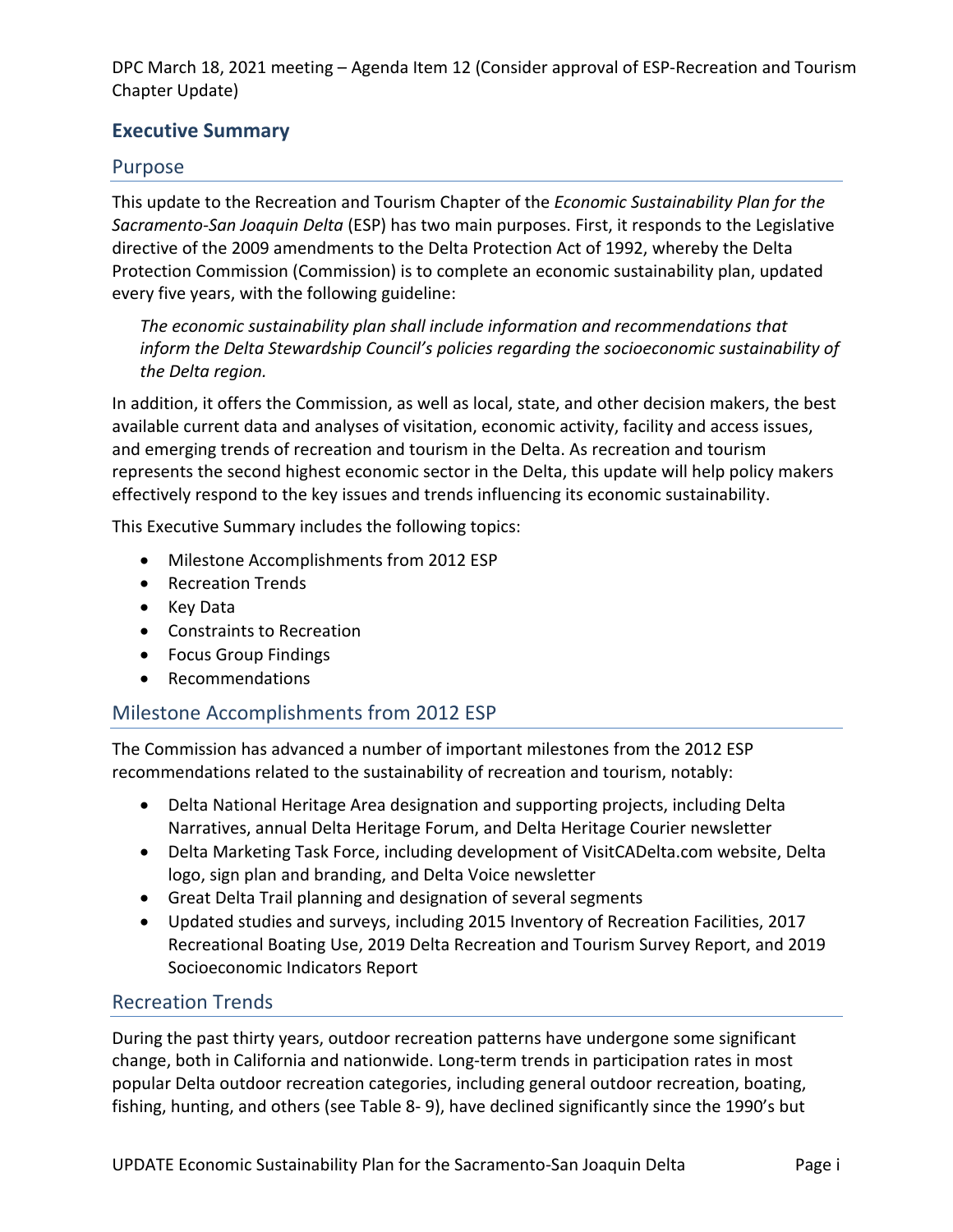appear to have leveled off. According to the U.S. Fish and Wildlife Service (USFWS), in the Pacific Region (including California), the fishing participation rate has declined 50% since 1991, while hunting has declined 55%, and away-from-home wildlife watching is down 50%. There are no equivalent studies of Delta-specific participation rates, but based on Delta boating trends, it appears that participation is also down in the Delta. Since 2000, boating vessel registrations are down by 24% within the Delta's Market Area.<sup>1</sup> State Parks reports that statewide Activity Days for recreation activities common in the Delta are also down since 1995.

During the COVID-19 pandemic, it seems a reversal has occurred, with increases in close-tohome outdoor recreation, including boating, fishing, camping, and walking in parks and natural spaces. There is no certainty as to whether this rediscovery of outdoor recreation will continue.

#### Key Data

The following key data characterize the status of Delta recreation at the start of 2020.

- The number of marinas in the Delta has decreased since 2008, from 112 to 97 in 2020.<sup>2</sup> Likewise, there has been a decline in recreation-related establishments located in the primary zone, from 96 in 2008 to 70 in 2020.
- The number of boat builders in the Delta has dropped by 20%, along with declines in most other boating-related services.
- The number of farms with direct sale operations, such as farm stands or you-pick operations, agritourism or recreation sales, have increased in the six Delta Counties since 2002, with resultant increases in income per farm. In addition, many wineries and wine-tasting establishments have opened.
- Since 2012, the population in the Market Area is estimated to have increased by approximately 1,200,000 or 10%.
- Recreation visitation for 2020 was updated with recent data but is estimated to be similar to 2010 estimates: approximately 8 million *resource-related* (e.g., boating and fishing) visitor days of use per year, 2 million *urban parks-related* (e.g., golf, picnic, and turf sports), and 2 million *right-of-way-related* (e.g., bicycling and driving for pleasure) recreation visitors per year.
- Since no direct surveys exist, the total number of activity days was estimated based on best available data and professional judgment at approximately 12 million per year, similar to 2010. The increased Market Area population referred to above offsets declining participation rates.
- Current direct spending in the five-county<sup>3</sup> Delta region from *resource-related* and *rightof-way/tourism-related* trips and related non-trip spending is estimated at roughly \$250

 $1$  The Delta's Market Area is defined in Section 8.3.4.1 and includes the counties which represent approximately 85% of all Delta boating visitors.

<sup>&</sup>lt;sup>2</sup> Source: Dun & Bradstreet Hoovers, UOP. Marinas include marinas, yacht clubs, launch ramps, and both public and private boating related facilities. Please See Section 8.3.2.1 and Appendix I for more details. Marinas may offer more than one service.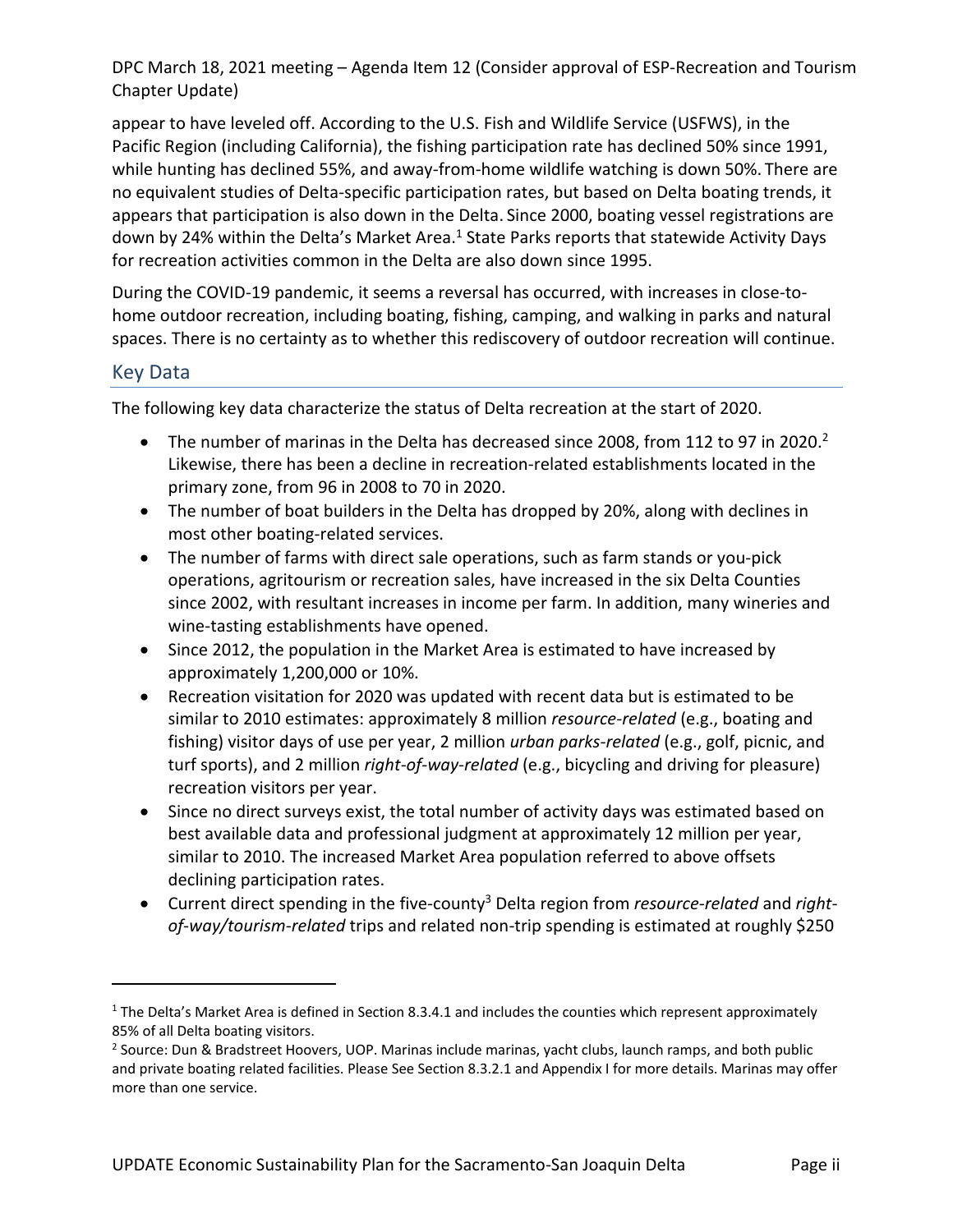million inside the Delta (in 2020 dollars), as compared to approximately \$312 million in 2012, a decline of almost 20 percent.<sup>4</sup> Most spending occurs within Legacy Communities and at marinas.

- Delta recreation and tourism now supports almost 2,300 jobs in the five largest Delta counties, compared to approximately 3,000 jobs in 2012 (a 26% decrease). These jobs provide about \$98 million in labor income, and a total of \$144 million in value-added to the regional economy. These numbers are lower than the estimates from 2012 when Delta jobs provided about \$104 million in labor income and \$175 million in value-added.
- Delta recreation and tourism supports about 3,800 jobs across all of California, a decline of 28% of the estimated 5,300 statewide jobs supported in 2012. The sector contributes about \$280 million in value added, compared to approximately \$350 million in 2012, a decline of 20%.
- The main reasons for the decreases in spending are twofold: 1) the estimate of average daily spending decreased due to more precise data in this update, and 2) most recreation spending currently is retail related, lowering the economic impact multiplier. A higher level of spending on boats built in the Delta, for example, would increase the economic impact.
- [Table 8- 1](#page-6-0) at the end of this summary lists selected key economic data comparisons between this update and the 2012 ESP. Note that most of the key data points have declined in that time period, in spite of increases in population.

Progress on the Delta National Heritage Area, Delta Trail, and marketing programs is significant. However, these initiatives are not specifically designed nor intended to address actions necessary to economically sustain the two most financially productive, though weakening, segments of the Delta's recreation and tourism economy– marinas and Legacy Communities.

#### Constraints to Recreation

A number of physical and operational constraints and uncertainties have an impact on current facilities and recreation access. These include:

- Sediment accumulation
- Invasive species
- Waterway obstructions
- Water quality
- Lack of boat-in destinations
- Highly sensitive habitat areas with public use restrictions
- User group conflicts

<sup>&</sup>lt;sup>3</sup> Note that while the legal Delta encompasses land and waterways from six counties, Alameda County is excluded from the economic analyses in this report following the standards of the 2012 ESP. More information can be found in Section 0.

<sup>&</sup>lt;sup>4</sup> The analysis states impact estimates in nominal dollars. The decline in spending between 2012 and 2020 in inflation-adjusted dollars is nearly 30 percent.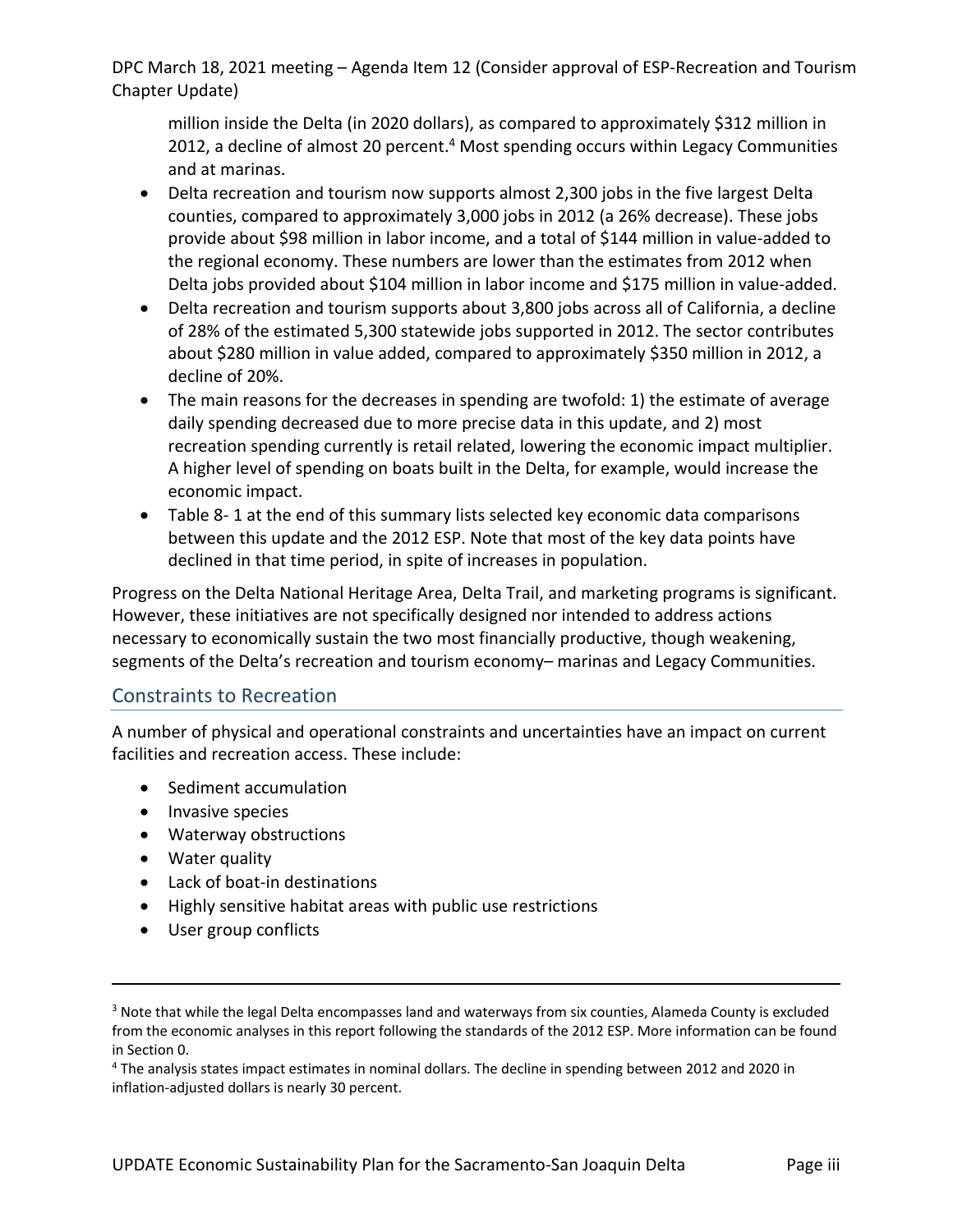- Trespassing and crime
- Multiple management entities
- Burdensome regulations
- Homelessness
- Aging infrastructure
- Rising sea levels/climate change
- Water conveyance
- Lack of public access facilities
- Traffic congestion
- and others

Most of these constraints are chronic and were reported in the 2012 ESP (as well as many other studies), while some have become more problematic recently, such as homelessness, invasive aquatic weeds, traffic congestion, and water conveyance plans.

## Focus Group Findings

Five focus groups were conducted for this update in order to help deepen understanding about current issues and provide additional qualitative data. The focus groups were all conducted via phone and web-based participation from February through April 2020 and represented a cross section of the Delta recreation and tourism sector, including marina owners, other business owners, activity participants, and underserved communities. Focus groups echoed many of the same issues identified above, including water quality, abandoned vessels, infrastructure, and limited public facilities and trails. In spite of these issues, business and marina owners were cautiously optimistic about the future, and users felt the Delta was a hidden gem, with easy access to natural areas, and suggested that visitation can be increased without changing its character. The ideas they offered to improve visitation, in addition to addressing negative issues, included increasing business networking, marketing, and programming, developing youth ambassador programs, and adding new businesses and public access facilities.

#### Recommendations

This update to the ESP first reviewed recommendations from prior studies and resultant actions, and then refocused recommendations to solve problems in the areas that most strongly impact the economy, namely marinas, boating, and Legacy Community-related outdoor recreation and tourism businesses. The key desired outcome is to restore and sustain the second pillar of the Delta economy: recreation and tourism.

- Prior recommendations from twelve other plans/studies prepared for multiple agencies since 2002 covered the following broad topic areas
	- o Facilities: Increase operations and maintenance of existing areas
	- o Facilities: Expand and develop new public facilities and support existing private businesses
	- o Water Quality Needs, Enhancement, and Protection
	- o Information/Marketing
	- o Programming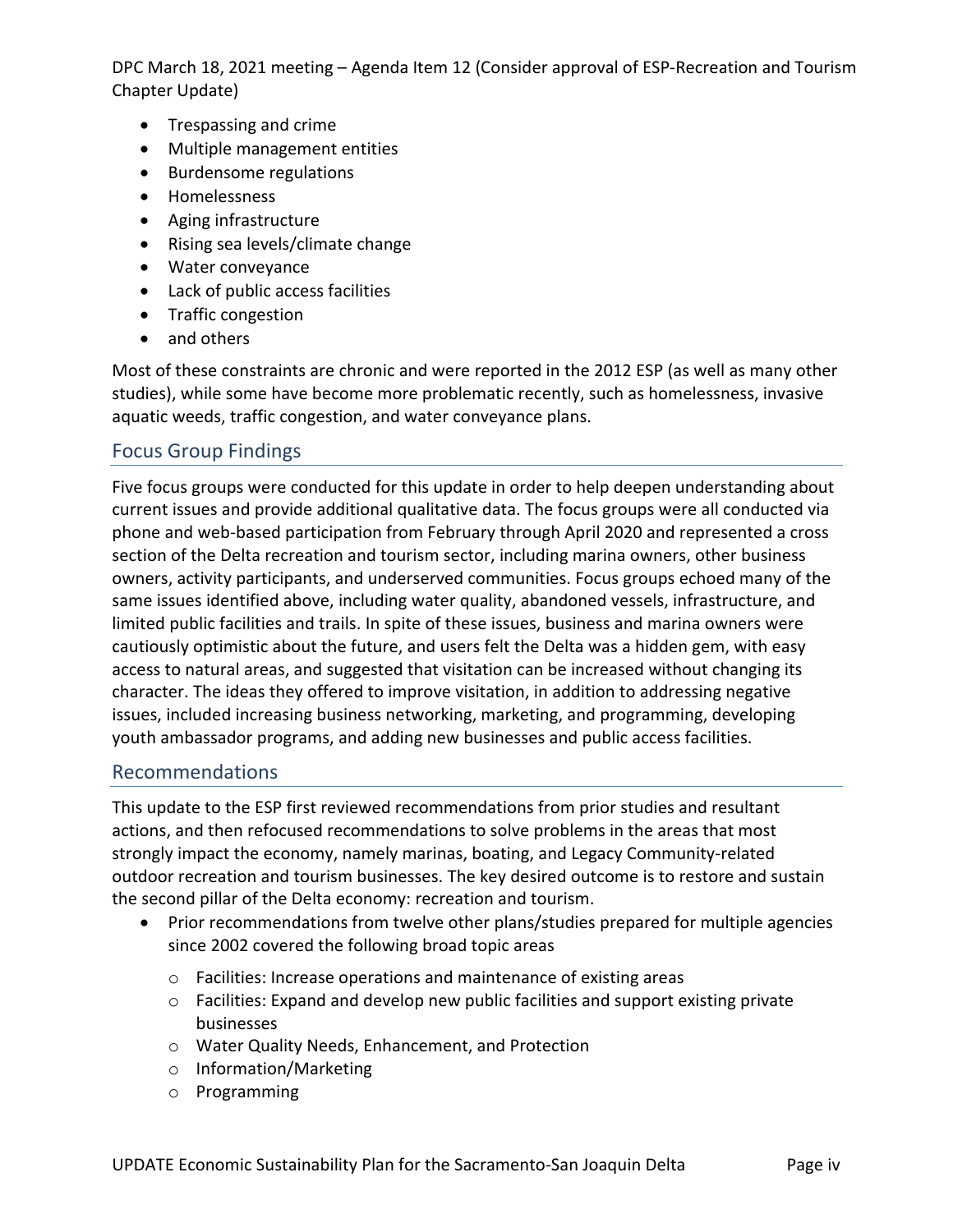- o Boating Safety
- o Crime
- o Homelessness
- Multiple studies have repeated the same suite of recommendations, with no meaningful progress on the majority of more than 40 recommendations over the past 20 years. The lack of progress can be attributed to many issues, including funding, issue complexity, and lack of a primary responsible entity.
- In order to overcome these obstacles and improve the recreation economy, the key high priority issues we recommend for immediate action and focus include:
	- o Partner with local and regional park and economic development agencies and State Parks to expand access to existing public facilities
	- o Partner with USACE to restart the Delta Dredged Sediment Long Term Management Plan
	- $\circ$  Develop permitting and planning assistance for Legacy Community small businesses
	- o Partner with local agencies and State Parks-Division of Boating and Waterways (DBW) to expand funding to remove water hazards and abandoned vessels, and improve local boating and water access facilities
	- o Expand "Save the Waters You Love" campaign from the Bay to the Delta
	- o Partner with the Delta Conservancy, DBW, and counties to increase law enforcement funding and presence in the Delta
	- o Expand the Delta Marketing Task Force efforts and promotion of [VisitCADelta.com](http://VisitCADelta.com)
	- o Prioritize planning and implementation of Great Delta Trail and Delta National Heritage Area
	- o Institute regular ongoing surveys of Delta recreation and tourism
- A responsible facilitator agency or organization should be identified or created that could coordinate community priorities in the Delta and then take action, solving major problems related to recreation, tourism, and economic development of the Legacy Communities.
- The Delta Plan recommends the Commission and Conservancy should take steps to encourage partnerships to expand recreation and promote tourism. This effort should be redoubled with outreach to engage state and local government and willing non-profit and private businesses to investigate the need and desire for a facilitator organization.
- Funding may be provided through pooled resources, the State budget process, the Delta National Heritage Area, local budgets, bonds, grant funds, federal budget, or through the Delta Conveyance Authority/DWR. Enhanced funding to Delta agencies would support economic benefits from recreation and tourism improvements.
- Public outreach for this project appeared to generally support priority recommendations and, in concept, the need for a responsible facilitator agency or organization.
- [Table 8- 2](#page-7-0) at the end of this summary highlights recommendations and sponsor or partner agencies.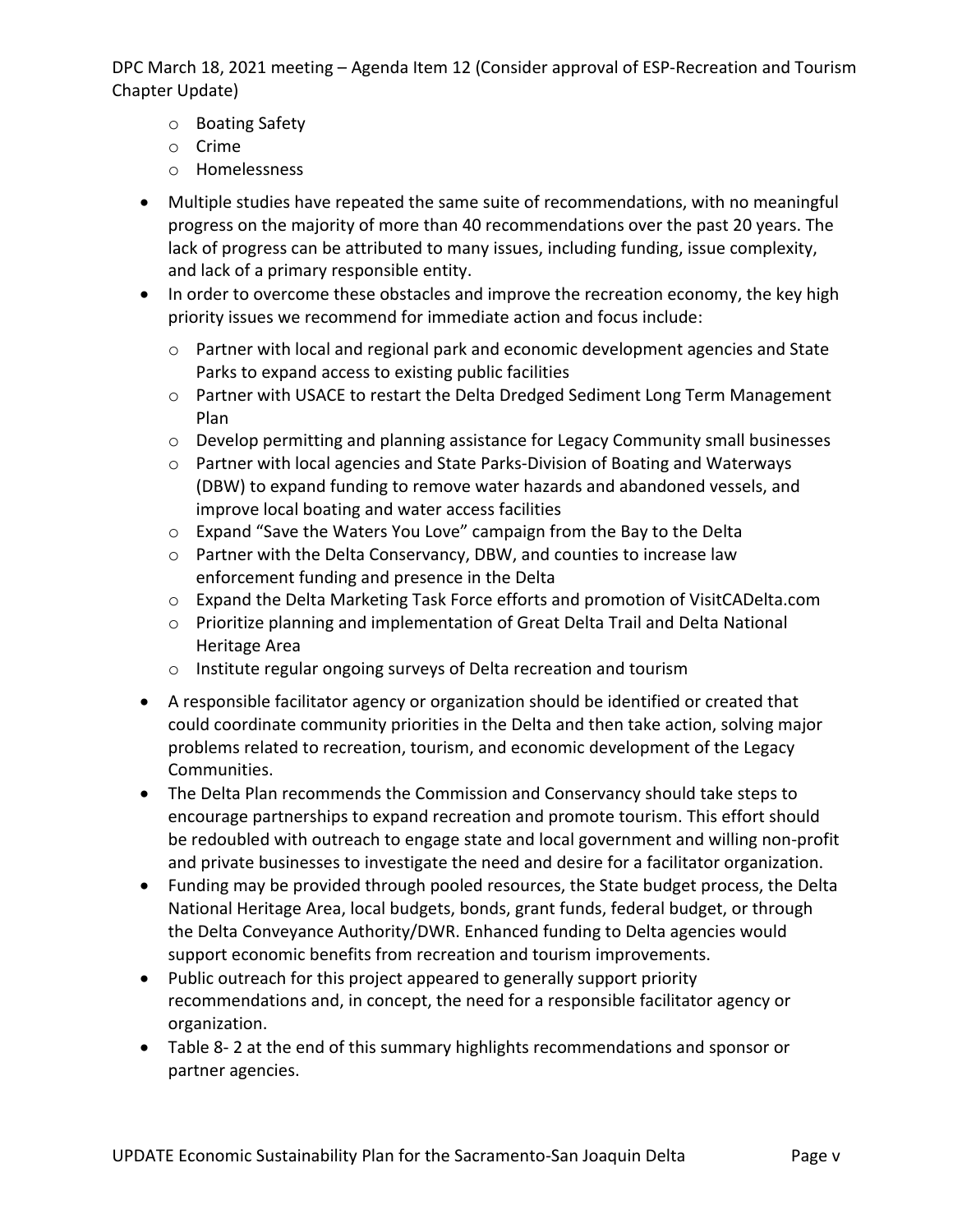| Data Type                                                                 | <b>2012 ESP</b> | <b>Current Update</b> | <b>Percent Change</b> |
|---------------------------------------------------------------------------|-----------------|-----------------------|-----------------------|
| Market Area<br>Population <sup>5</sup>                                    | 11,900,000      | 13,100,000            | $+10.1%$              |
| <b>Recreation Related</b><br>Establishments-<br>Primary Zone <sup>6</sup> | 96              | 70                    | $(-27.0%)$            |
| <b>Recreation Related</b><br>Establishments-<br>Secondary Zone            | 1,460           | 2,418                 | $+65.6%$              |
| Marina Services <sup>7</sup>                                              | 112             | 97                    | $(-13.4%)$            |
| <b>Boat Builder Services</b>                                              | 10              | 8                     | $(-20.0\%)$           |
| <b>Boat Dealer Services</b>                                               | 35              | 35                    | $\mathbf 0$           |
| <b>Boat Repair Services</b>                                               | 49              | 36                    | $(-26.5%)$            |
| <b>DMV Registered</b><br>Vessels (Market Area) <sup>8</sup>               | 306,998         | 270,713               | $(-11.8%)$            |
| <b>Fishing Licenses</b><br>Statewide (2009 v.<br>$2019)^9$                | 1,179,195       | 1,007,428             | $(-14.6%)$            |
| <b>Hunting Licenses</b><br>Statewide (2009 v.<br>2019)10                  | 1,679,864       | 2,040,946             | $+21.5%$              |
| <b>Estimated Direct Delta</b><br>Recreation Spending <sup>11</sup>        | \$312,140,244   | \$251,901,000         | $(-19.3%)$            |
| <b>Total Economic Impact</b><br>on Five Delta Counties                    | \$329,229,232   | \$236,284,000         | $(-28.2%)$            |
| <b>Total Economic Impact</b><br>Statewide                                 | \$654,415,364   | \$446,082,000         | $(-32.8%)$            |
| Recreation<br><b>Employment in Delta</b><br>Counties                      | 3,064           | 2,280                 | $(-25.6%)$            |
| Recreation<br><b>Employment Statewide</b>                                 | 5,317           | 3,780                 | $(-28.9%)$            |

<span id="page-6-0"></span>

| Table 8-1 Selected Key Data Type Comparisons from 2012 ESP to 2020 Update |  |  |
|---------------------------------------------------------------------------|--|--|
|---------------------------------------------------------------------------|--|--|

<sup>&</sup>lt;sup>5</sup> See Table 8-7 Population Projections for the Primary and Secondary Market Areas

<sup>&</sup>lt;sup>6</sup> See Table 8-3 Data for Recreation-Related Establishments within the Legal Delta with Changes in Numbers of Establishments Since 2008

<sup>&</sup>lt;sup>7</sup> See Table 8- 4 Recreation-Related Facilities and Services within the Delta with Changes Since 2008

<sup>&</sup>lt;sup>8</sup> See Table 8- 10 Total Vessel Registrations by Year within the Delta Market Area and Statewide

<sup>&</sup>lt;sup>9</sup> See Table 8- 11 Total Resident Sport Fishing Licenses by Year Statewide

<sup>10</sup> See Table 8- 12 Total Hunting Licenses by Year Statewide

<sup>&</sup>lt;sup>11</sup> See Section 8.3.6.1 for full economic models